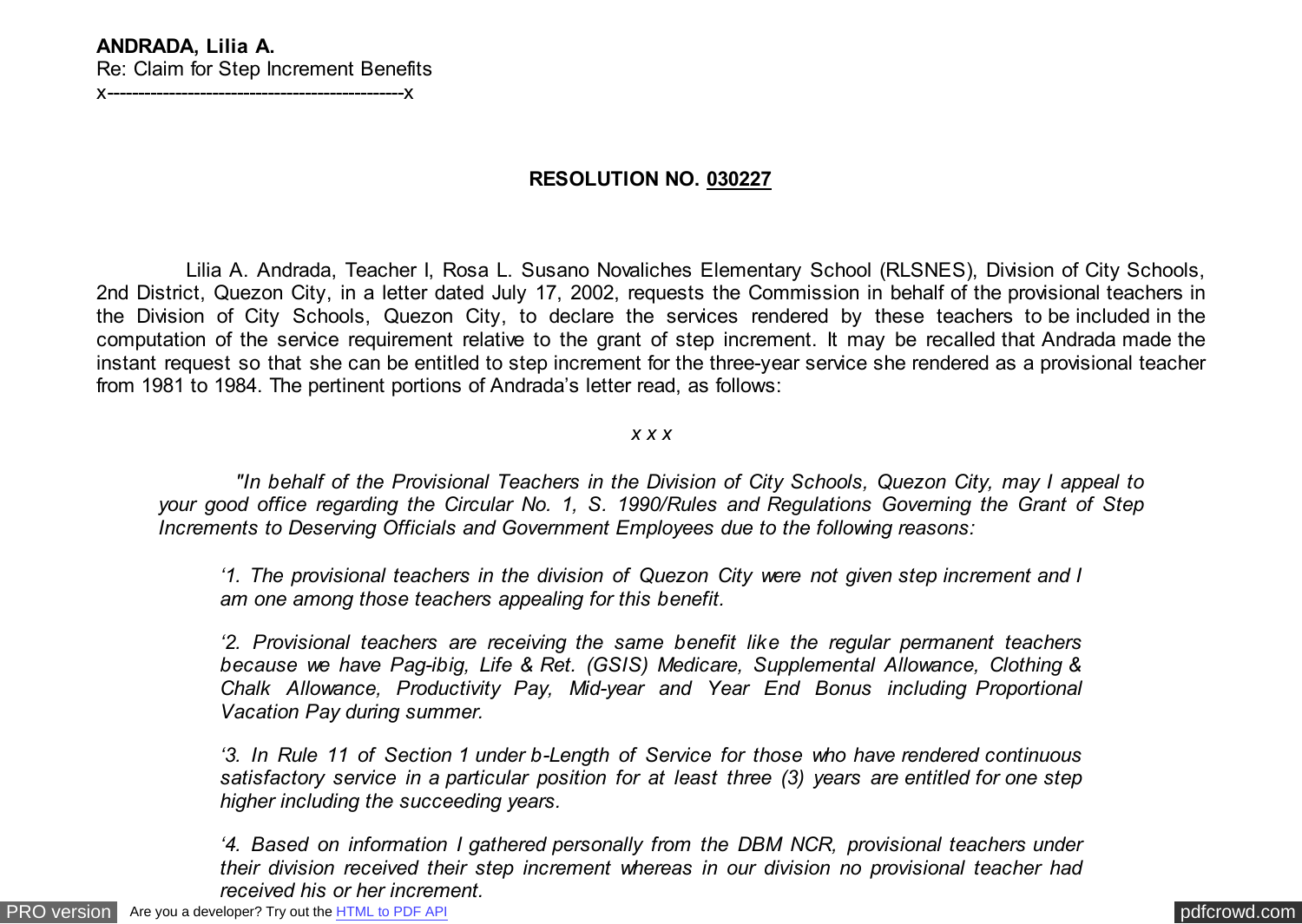*'5. Last October 17, 1999 I worked hard for the implementation of our step increment by getting a copy of Circular No. 1, S. 1990 in Civil Service Kaliraya and presented personally to Mr. Genova our accountant in this division and he acted immediately for the implementation which made the permanent teachers very happy while the provisional teachers were very lonely.*

*'6. Attached x x x is my service record as a proof of my continuous services rendered without any gap since I became provisional in 1982 and as regular permanent in 1984.*

*"May I appeal once more that we, the provisional teachers shall be given step increment so that both the provisional and permanent teachers shall enjoy the same benefits."*

*x x x*

 Of pertinent application to the instant request is **Joint Civil Service Commission and Department of Budget and Management Circular No. 1, series of 1990 (Rules and Regulations Governing the Grant of Step Increments to Deserving Officials and Employees of the Government), as amended by Joint CSC and DBM Circular No. 2 series of 1991 dated July 5, 1991,** which provides:

### *x x x*

## *"RULE I. Coverage*

 *"Section 1. These rules and regulations shall apply to all officials and employees in the national and local governments, including those in government owned and controlled corporations with original charters, state universities and colleges, judiciary and legislature, who are appointed on a permanent status in the career and non-career service."*

### *x x x*

## *"RULE II. Selection Criteria*

 *"Section 1. Step Increment shall be granted to all deserving officials and employees x x x based on the following criteria:*

*'(a) x x x*

*'(b) Length of Service – For those who have rendered continuous service in a particular*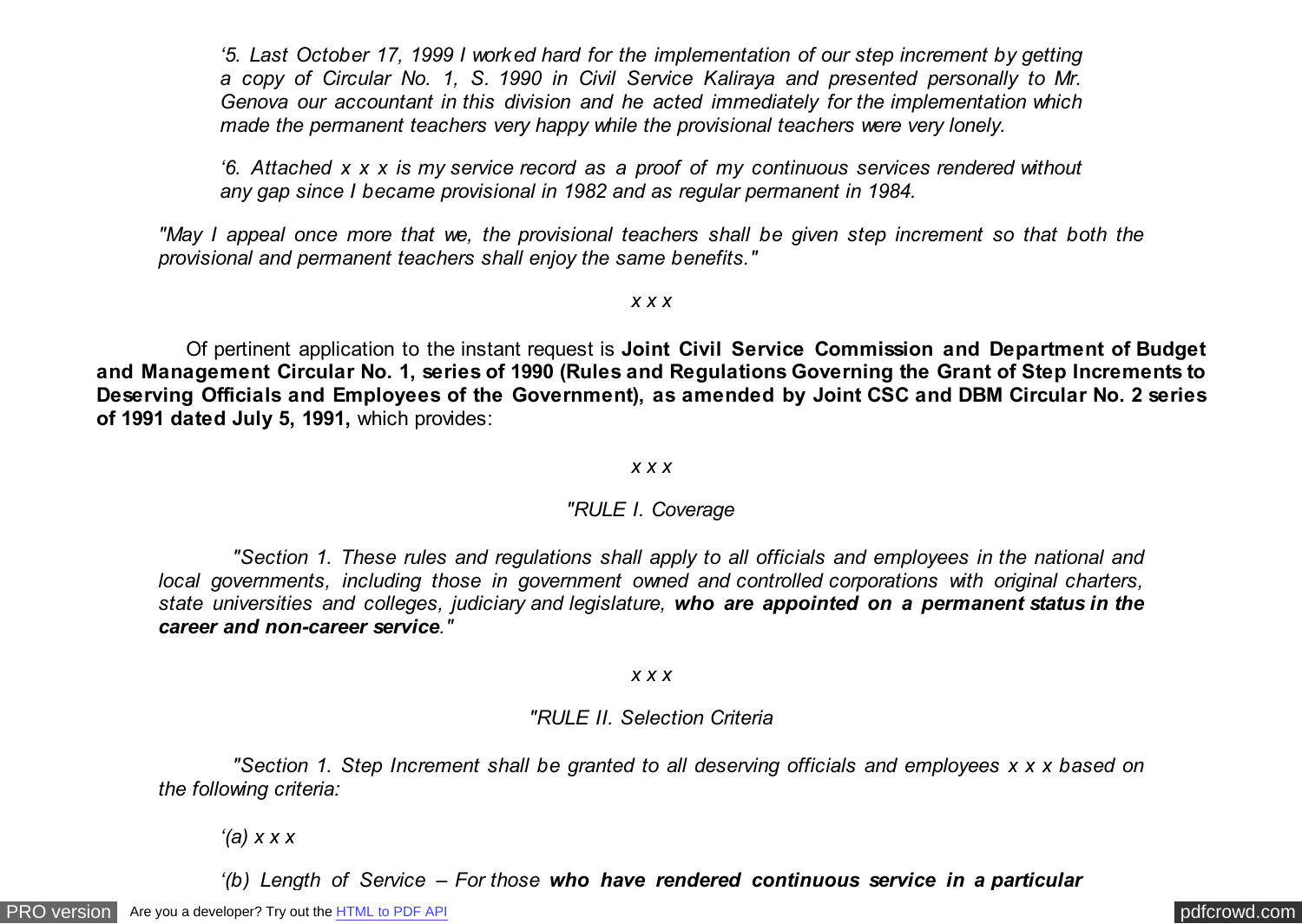## *position for at least three (3) years.*

# *"RULE III. Step Increments*

*"Section 1. x x x*

 *"Section 2. Length of Service. A one (1) step increment shall be granted to officials and employees for every three (3) years of continuous satisfactory service in the position.*

 *"Years of service in the position shall include the following:*

*'(a) x x x*

*'(b) those rendered before the incumbent was transferred to another position within the same agency or to another agency without change in position title and salary allocation.*

 *'In the initial implementation of step increments in 1990, an incumbent shall be granted step increments equivalent to one (1) step for every three (3) years of continuous satisfactory service in a given position occupied as of January 1, 1990.*

*x x x*

# *"Rule VI*

 *"Section 1. These Rules shall take effect January 1, 1990." (Emphasis supplied)*

## *x x x*

 It is explicit from the aforementioned Circular that, 'step increment based on either or both length of service and merit' can be availed of by an official or employee if the employee concerned has rendered continuous and satisfactory service in the same position within the same agency for the period of three years as of January 1, 1990. This means that the services rendered prior to January 1, 1990 shall be limited to only three (3) years immediately prior to said date. The rule further provides that, 'the grant of step increment applies only to officials and employees who are appointed in a permanent capacity.'

 It appears that Andrada, who was appointed as Provisional Elementary Grade Teacher (EGT, now Teacher I) on February 6, 1981 and became a regular (permanent) Teacher I on December 31, 1984 to date, wanted the inclusion of the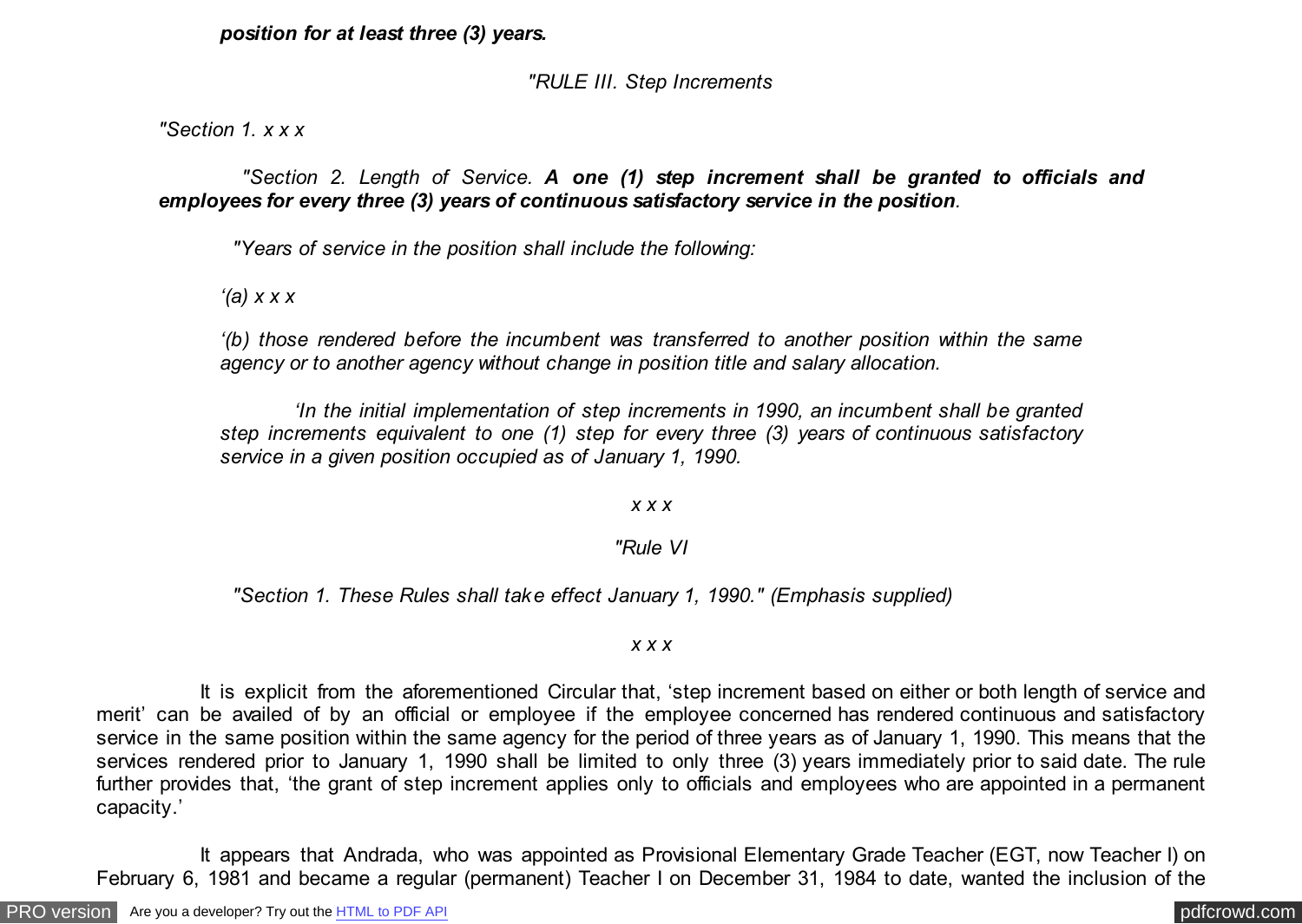three-year service she rendered as provisional teacher, i.e., from 1981-1984 in the computation of her service requirement for the grant of step increment.

After due deliberation, the Commission hereby rules to deny the instant request.

 Nothing can be made clearer than the categorical language in Joint CSC-DBM Budget and Management Circular that *"In the initial implementation of step increments in 1990, an incumbent shall be granted step increments equivalent to one (1) step for every three (3) years of continuous satisfactory service in a given position occupied as of January 1, 1990"*. This means that only services rendered beginning 1987 shall be considered. To stretch it beyond the period provided is to unilaterally amend said issuance. Moreover, to grant Andrada's request will only open the floodgate of claims for step increment representing services rendered beyond the period fixed by the aforequoted circular. Precisely, the period in said circular was so fixed to limit claims for services rendered during the period provided.

 While this Commission sympathizes with the plight of these provisional teachers, it cannot, however, without prior approval from the DBM unilaterally declare the inclusion of services beyond what the circular so provides. It bears stressing that the aforementioned Joint Circular merely implements **R.A. 6758 (Compensation and Position Classification Act of 1989)** and under **Joint Senate and House of Resolution No. 01 dated March 7, 1994),** the law as amended, provides that, 'step increments shall be granted x x x in accordance with the rules and regulations that will be promulgated by the Department of Budget and Management: Provided, That the incumbents shall retain their designated salary step upon the implementation of the revised system'.

 **WHEREFORE,** the instant request of Lilia A. Andrada is hereby **DENIED**.

Quezon City, FEB 20 2003

(Original Signed) **JOSE F. ERESTAIN, JR.** Commissioner

(Original Signed) **KARINA CONSTANTINO-DAVID**  Chairman

[PRO version](http://pdfcrowd.com/customize/) Are you a developer? Try out th[e HTML to PDF API](http://pdfcrowd.com/html-to-pdf-api/?ref=pdf) provided and the example of the HTML to PDF API [pdfcrowd.com](http://pdfcrowd.com)